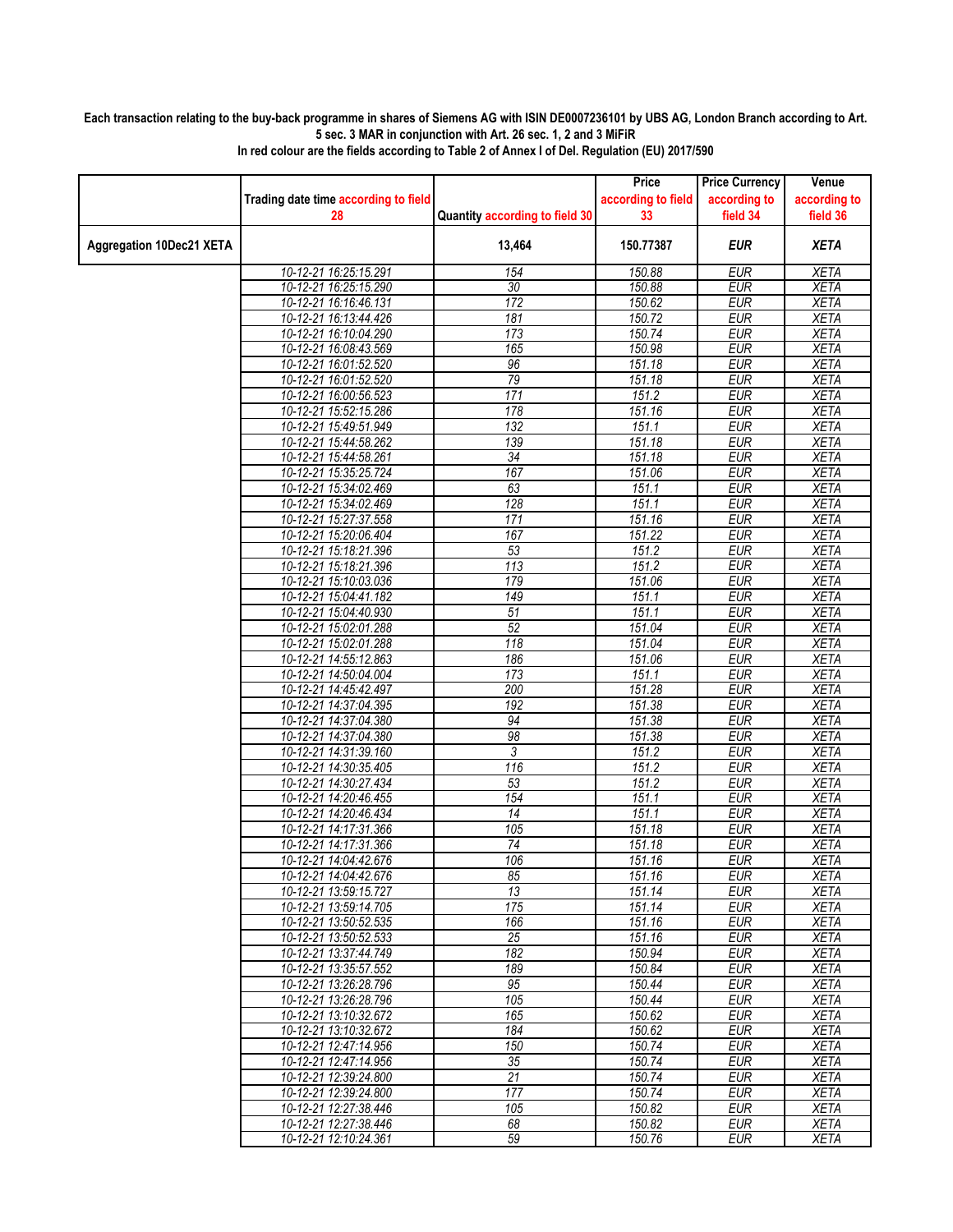| 10-12-21 12:10:24.361 | 107            | 150.76             | <b>EUR</b> | <b>XETA</b> |
|-----------------------|----------------|--------------------|------------|-------------|
| 10-12-21 12:07:02.821 | 184            | 150.8              | <b>EUR</b> | <b>XETA</b> |
| 10-12-21 12:03:13.252 | 65             | 150.92             | <b>EUR</b> | <b>XETA</b> |
| 10-12-21 12:03:13.250 | 128            | 150.92             | <b>EUR</b> | <b>XETA</b> |
| 10-12-21 12:02:38.765 | $\overline{c}$ | 151.18             | <b>EUR</b> | <b>XETA</b> |
| 10-12-21 12:02:38.752 | 179            | 151.16             | <b>EUR</b> | <b>XETA</b> |
| 10-12-21 12:02:19.011 | 189            | 151.18             | <b>EUR</b> | <b>XETA</b> |
| 10-12-21 11:55:20.502 | 177            | 151.2              | <b>EUR</b> | <b>XETA</b> |
| 10-12-21 11:51:29.478 | 94             | 151.1              | <b>EUR</b> | <b>XETA</b> |
| 10-12-21 11:51:29.478 | 31             | 151.1              | <b>EUR</b> | <b>XETA</b> |
| 10-12-21 11:51:29.478 | 65             | 151.1              | <b>EUR</b> | <b>XETA</b> |
| 10-12-21 11:43:42.679 | 29             | 151.16             | <b>EUR</b> | <b>XETA</b> |
| 10-12-21 11:43:42.679 | 147            | 151.16             | <b>EUR</b> | <b>XETA</b> |
| 10-12-21 11:28:43.732 | 178            | 150.8              | <b>EUR</b> | <b>XETA</b> |
| 10-12-21 11:24:12.006 | 168            | 150.8              | <b>EUR</b> | <b>XETA</b> |
| 10-12-21 11:09:51.306 | 179            | 150.8              | <b>EUR</b> | <b>XETA</b> |
| 10-12-21 11:00:31.446 | 176            | 150.4              | <b>EUR</b> | <b>XETA</b> |
| 10-12-21 11:00:31.446 | 189            | 150.4              | <b>EUR</b> | <b>XETA</b> |
| 10-12-21 10:59:29.757 | 30             | 150.36             | <b>EUR</b> | <b>XETA</b> |
| 10-12-21 10:59:14.757 | $\mathfrak{Z}$ | 150.36             | <b>EUR</b> | <b>XETA</b> |
| 10-12-21 10:53:30.565 | 169            | 150.28             | <b>EUR</b> | <b>XETA</b> |
| 10-12-21 10:53:30.565 | 17             | 150.28             | <b>EUR</b> | <b>XETA</b> |
| 10-12-21 10:48:24.619 | 168            | 150.42             | <b>EUR</b> | <b>XETA</b> |
| 10-12-21 10:40:18.341 | 163            | $\overline{150.4}$ | <b>EUR</b> | <b>XETA</b> |
| 10-12-21 10:28:57.148 | 18             | 150.22             | <b>EUR</b> | <b>XETA</b> |
| 10-12-21 10:28:57.149 | 183            | 150.22             | <b>EUR</b> | <b>XETA</b> |
| 10-12-21 10:18:27.926 | 175            | 149.9              | <b>EUR</b> | <b>XETA</b> |
| 10-12-21 10:12:49.110 | 200            | 150.12             | <b>EUR</b> | <b>XETA</b> |
| 10-12-21 10:05:10.215 | 178            | 149.98             | <b>EUR</b> | <b>XETA</b> |
| 10-12-21 09:59:56.121 | 179            | 150                | <b>EUR</b> | <b>XETA</b> |
| 10-12-21 09:55:36.023 | 173            | 149.98             | <b>EUR</b> | <b>XETA</b> |
| 10-12-21 09:42:46.852 | 180            | 150.06             | <b>EUR</b> | <b>XETA</b> |
| 10-12-21 09:36:21.613 | 178            | 150.02             | <b>EUR</b> | <b>XETA</b> |
| 10-12-21 09:30:23.702 | 62             | 149.72             | <b>EUR</b> | <b>XETA</b> |
| 10-12-21 09:30:23.702 | 116            | 149.72             | <b>EUR</b> | <b>XETA</b> |
| 10-12-21 09:17:01.862 | 171            | 149.88             | <b>EUR</b> | <b>XETA</b> |
| 10-12-21 09:17:01.845 | 48             | 149.88             | <b>EUR</b> | <b>XETA</b> |
| 10-12-21 09:17:01.845 | 117            | 149.88             | <b>EUR</b> | <b>XETA</b> |
| 10-12-21 09:10:27.661 | 186            | 150.14             | <b>EUR</b> | <b>XETA</b> |
| 10-12-21 09:00:24.527 | 165            | 150.68             | <b>EUR</b> | <b>XETA</b> |
| 10-12-21 08:56:18.138 | 191            | 150.92             | <b>EUR</b> | <b>XETA</b> |
| 10-12-21 08:46:35.067 | 91             | 151.1              | <b>EUR</b> | <b>XETA</b> |
| 10-12-21 08:46:35.067 | 85             | 151.1              | <b>EUR</b> | <b>XETA</b> |
| 10-12-21 08:43:20.969 | 162            | 150.84             | EUR        | <b>XETA</b> |
| 10-12-21 08:38:26.653 | 26             | 151.1              | <b>EUR</b> | <b>XETA</b> |
| 10-12-21 08:38:26.653 | 146            | 151.1              | <b>EUR</b> | <b>XETA</b> |
| 10-12-21 08:30:01.599 | 173            | 151.02             | <b>EUR</b> | <b>XETA</b> |
| 10-12-21 08:28:36.362 | 174            | 150.96             | <b>EUR</b> | <b>XETA</b> |
| 10-12-21 08:28:36.360 | 2              | 150.96             | <b>EUR</b> | <b>XETA</b> |
| 10-12-21 08:28:35.086 | $\overline{2}$ | 150.96             | <b>EUR</b> | <b>XETA</b> |
| 10-12-21 08:18:11.681 | 193            | 150.24             | <b>EUR</b> | <b>XETA</b> |
| 10-12-21 08:13:34.284 | 187            | 150.48             | <b>EUR</b> | <b>XETA</b> |
| 10-12-21 08:08:36.807 | 184            | 150.74             | EUR        | XETA        |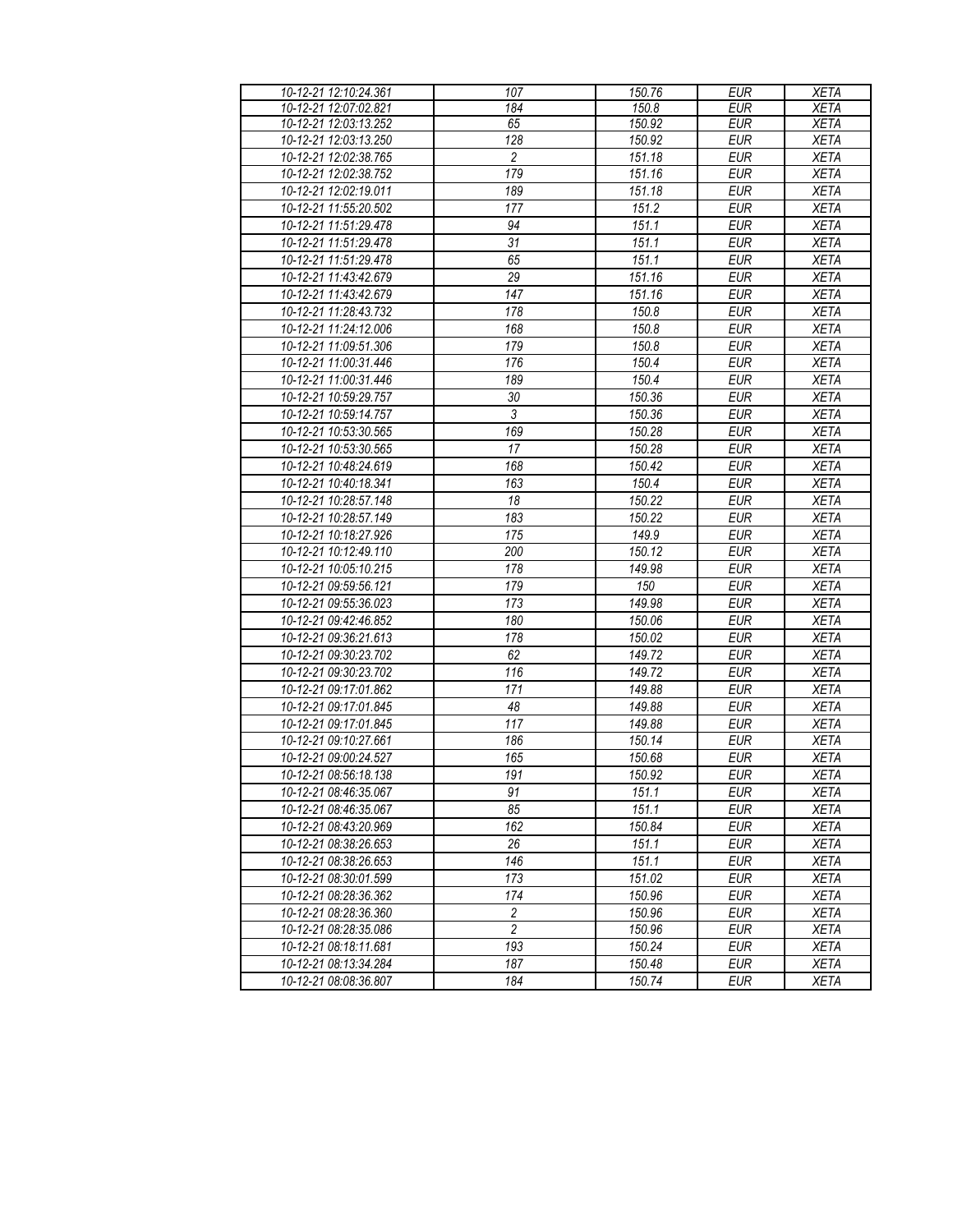**Each order relating to the buy-back programme above according to Art. 5 sec. 3 MAR in conjunction with Art. 25 sec. 1 and 2 MiFiR** 

**In red colour are the fields according to Table 2 of the Annex of Del. Regulation (EU) 2017/580; alternatively you may report the** 

| Date and Time according to field 9 | <b>Segment MIC code</b><br>according to field 16 | <b>Transaction price</b><br>according to field 28 | <b>Price currency according</b><br>to field 29 | <b>Buy-sell indicator</b><br>according to field 32 |
|------------------------------------|--------------------------------------------------|---------------------------------------------------|------------------------------------------------|----------------------------------------------------|
| 10-12-21 16:25:15.291              | <b>XETA</b>                                      | 150.88                                            | <b>EUR</b>                                     | <b>BUY</b>                                         |
| 10-12-21 16:25:15.290              | <b>XETA</b>                                      | 150.88                                            | <b>EUR</b>                                     | <b>BUY</b>                                         |
| 10-12-21 16:16:46.131              | <b>XETA</b>                                      | 150.62                                            | <b>EUR</b>                                     | <b>BUY</b>                                         |
| 10-12-21 16:13:44.426              | <b>XETA</b>                                      | 150.72                                            | <b>EUR</b>                                     | <b>BUY</b>                                         |
| 10-12-21 16:10:04.290              | <b>XETA</b>                                      | 150.74                                            | <b>EUR</b>                                     | <b>BUY</b>                                         |
| 10-12-21 16:08:43.569              | <b>XETA</b>                                      | 150.98                                            | <b>EUR</b>                                     | <b>BUY</b>                                         |
| 10-12-21 16:01:52.520              | <b>XETA</b>                                      | 151.18                                            | <b>EUR</b>                                     | <b>BUY</b>                                         |
| 10-12-21 16:01:52.520              | <b>XETA</b>                                      | 151.18                                            | <b>EUR</b>                                     | <b>BUY</b>                                         |
| 10-12-21 16:00:56.523              | <b>XETA</b>                                      | 151.2                                             | <b>EUR</b>                                     | <b>BUY</b>                                         |
| 10-12-21 15:52:15.286              | <b>XETA</b>                                      | 151.16                                            | <b>EUR</b>                                     | <b>BUY</b>                                         |
| 10-12-21 15:49:51.949              | <b>XETA</b>                                      | 151.1                                             | <b>EUR</b>                                     | <b>BUY</b>                                         |
| 10-12-21 15:44:58.262              | <b>XETA</b>                                      | 151.18                                            | <b>EUR</b>                                     | <b>BUY</b>                                         |
| 10-12-21 15:44:58.261              | <b>XETA</b>                                      | 151.18                                            | <b>EUR</b>                                     | <b>BUY</b>                                         |
| 10-12-21 15:35:25.724              | <b>XETA</b>                                      | 151.06                                            | <b>EUR</b>                                     | <b>BUY</b>                                         |
| 10-12-21 15:34:02.469              | <b>XETA</b>                                      | 151.1                                             | <b>EUR</b>                                     | <b>BUY</b>                                         |
| 10-12-21 15:34:02.469              | <b>XETA</b>                                      | 151.1                                             | <b>EUR</b>                                     | <b>BUY</b>                                         |
| 10-12-21 15:27:37.558              | <b>XETA</b>                                      | 151.16                                            | <b>EUR</b>                                     | <b>BUY</b>                                         |
| 10-12-21 15:20:06.404              | <b>XETA</b>                                      | 151.22                                            | <b>EUR</b>                                     | <b>BUY</b>                                         |
| 10-12-21 15:18:21.396              | <b>XETA</b>                                      | 151.2                                             | <b>EUR</b>                                     | <b>BUY</b>                                         |
| 10-12-21 15:18:21.396              | <b>XETA</b>                                      | 151.2                                             | <b>EUR</b>                                     | <b>BUY</b>                                         |
| 10-12-21 15:10:03.036              | <b>XETA</b>                                      | 151.06                                            | <b>EUR</b>                                     | <b>BUY</b>                                         |
| 10-12-21 15:04:41.182              | <b>XETA</b>                                      | 151.1                                             | <b>EUR</b>                                     | <b>BUY</b>                                         |
| 10-12-21 15:04:40.930              | <b>XETA</b>                                      | 151.1                                             | <b>EUR</b>                                     | <b>BUY</b>                                         |
| 10-12-21 15:02:01.288              | <b>XETA</b>                                      | 151.04                                            | <b>EUR</b>                                     | <b>BUY</b>                                         |
| 10-12-21 15:02:01.288              | <b>XETA</b>                                      | 151.04                                            | <b>EUR</b>                                     | <b>BUY</b>                                         |
| 10-12-21 14:55:12.863              | <b>XETA</b>                                      | 151.06                                            | <b>EUR</b>                                     | <b>BUY</b>                                         |
| 10-12-21 14:50:04.004              | <b>XETA</b>                                      | 151.1                                             | <b>EUR</b>                                     | <b>BUY</b>                                         |
| 10-12-21 14:45:42.497              | <b>XETA</b>                                      | 151.28                                            | <b>EUR</b>                                     | <b>BUY</b>                                         |
| 10-12-21 14:37:04.395              | <b>XETA</b>                                      | 151.38                                            | <b>EUR</b>                                     | <b>BUY</b>                                         |
| 10-12-21 14:37:04.380              | <b>XETA</b>                                      | 151.38                                            | <b>EUR</b>                                     | <b>BUY</b>                                         |
| 10-12-21 14:37:04.380              | <b>XETA</b>                                      | 151.38                                            | <b>EUR</b>                                     | <b>BUY</b>                                         |
| 10-12-21 14:31:39.160              | <b>XETA</b>                                      | 151.2                                             | <b>EUR</b>                                     | <b>BUY</b>                                         |
| 10-12-21 14:30:35.405              | <b>XETA</b>                                      | 151.2                                             | <b>EUR</b>                                     | <b>BUY</b>                                         |
| 10-12-21 14:30:27.434              | <b>XETA</b>                                      | 151.2                                             | <b>EUR</b>                                     | <b>BUY</b>                                         |
| 10-12-21 14:20:46.455              | <b>XETA</b>                                      | 151.1                                             | <b>EUR</b>                                     | <b>BUY</b>                                         |
| 10-12-21 14:20:46.434              | <b>XETA</b>                                      | 151.1                                             | <b>EUR</b>                                     | <b>BUY</b>                                         |
| 10-12-21 14:17:31.366              | <b>XETA</b>                                      | 151.18                                            | <b>EUR</b>                                     | <b>BUY</b>                                         |
| 10-12-21 14:17:31.366              | <b>XETA</b>                                      | 151.18                                            | <b>EUR</b>                                     | <b>BUY</b>                                         |
| 10-12-21 14:04:42.676              | <b>XETA</b>                                      | 151.16                                            | <b>EUR</b>                                     | <b>BUY</b>                                         |
| 10-12-21 14:04:42.676              | <b>XETA</b>                                      | 151.16                                            | <b>EUR</b>                                     | <b>BUY</b>                                         |
| 10-12-21 13:59:15.727              | <b>XETA</b>                                      | 151.14                                            | <b>EUR</b>                                     | <b>BUY</b>                                         |
| 10-12-21 13:59:14.705              | <b>XETA</b>                                      | 151.14                                            | <b>EUR</b>                                     | <b>BUY</b>                                         |
| 10-12-21 13:50:52.535              | <b>XETA</b>                                      | 151.16                                            | <b>EUR</b>                                     | <b>BUY</b>                                         |
| 10-12-21 13:50:52.533              | <b>XETA</b>                                      | 151.16                                            | <b>EUR</b>                                     | <b>BUY</b>                                         |
| 10-12-21 13:37:44.749              | <b>XETA</b>                                      | 150.94                                            | <b>EUR</b>                                     | <b>BUY</b>                                         |
| 10-12-21 13:35:57.552              | <b>XETA</b>                                      | 150.84                                            | <b>EUR</b>                                     | <b>BUY</b>                                         |
| 10-12-21 13:26:28.796              | <b>XETA</b>                                      | 150.44                                            | <b>EUR</b>                                     | <b>BUY</b>                                         |
| 10-12-21 13:26:28.796              | <b>XETA</b>                                      | 150.44                                            | <b>EUR</b>                                     | <b>BUY</b>                                         |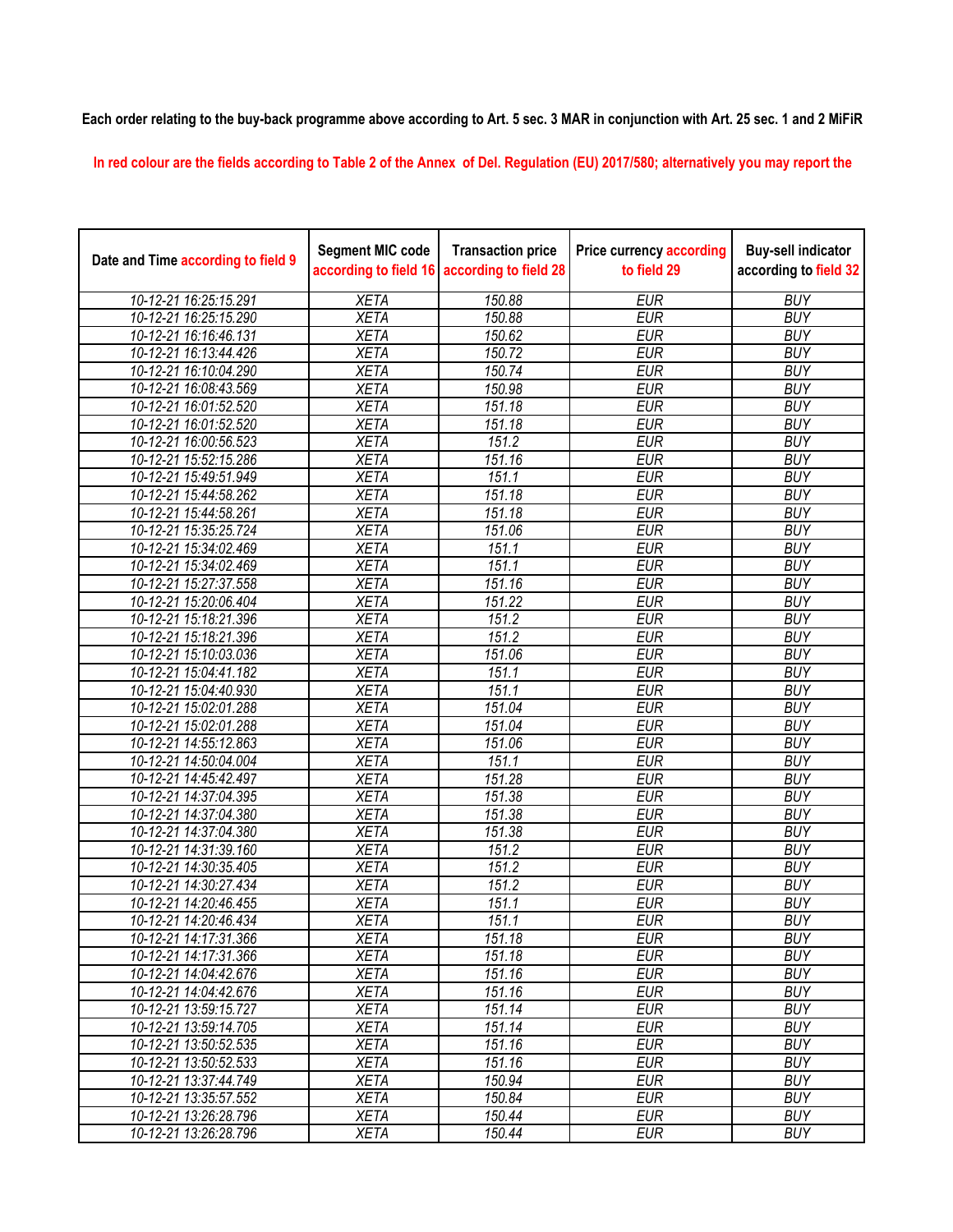| 10-12-21 13:10:32.672                          | <b>XETA</b>                | $\overline{150.62}$ | <b>EUR</b>               | <b>BUY</b>               |
|------------------------------------------------|----------------------------|---------------------|--------------------------|--------------------------|
| 10-12-21 13:10:32.672                          | <b>XETA</b>                | 150.62              | <b>EUR</b>               | <b>BUY</b>               |
| 10-12-21 12:47:14.956                          | <b>XETA</b>                | 150.74              | <b>EUR</b>               | <b>BUY</b>               |
| 10-12-21 12:47:14.956                          | <b>XETA</b>                | 150.74              | <b>EUR</b>               | <b>BUY</b>               |
| 10-12-21 12:39:24.800                          | <b>XETA</b>                | 150.74              | <b>EUR</b>               | <b>BUY</b>               |
| 10-12-21 12:39:24.800                          | <b>XETA</b>                | 150.74              | <b>EUR</b>               | <b>BUY</b>               |
| 10-12-21 12:27:38.446                          | <b>XETA</b>                | 150.82              | <b>EUR</b>               | <b>BUY</b>               |
| 10-12-21 12:27:38.446                          | <b>XETA</b>                | 150.82              | <b>EUR</b>               | <b>BUY</b>               |
| 10-12-21 12:10:24.361                          | <b>XETA</b>                | 150.76              | <b>EUR</b>               | <b>BUY</b>               |
| 10-12-21 12:10:24.361                          | <b>XETA</b><br><b>XETA</b> | 150.76<br>150.8     | <b>EUR</b><br><b>EUR</b> | <b>BUY</b><br><b>BUY</b> |
| 10-12-21 12:07:02.821<br>10-12-21 12:03:13.252 | <b>XETA</b>                | 150.92              | <b>EUR</b>               | <b>BUY</b>               |
| 10-12-21 12:03:13.250                          |                            | 150.92              |                          | <b>BUY</b>               |
|                                                | <b>XETA</b>                |                     | <b>EUR</b>               |                          |
| 10-12-21 12:02:38.765                          | <b>XETA</b>                | 151.18              | <b>EUR</b>               | <b>BUY</b>               |
| 10-12-21 12:02:38.752                          | <b>XETA</b>                | 151.16              | <b>EUR</b>               | <b>BUY</b>               |
| 10-12-21 12:02:19.011                          | <b>XETA</b>                | 151.18              | <b>EUR</b>               | <b>BUY</b>               |
| 10-12-21 11:55:20.502                          | <b>XETA</b>                | 151.2               | <b>EUR</b>               | <b>BUY</b>               |
| 10-12-21 11:51:29.478                          | <b>XETA</b>                | 151.1               | <b>EUR</b>               | <b>BUY</b>               |
| 10-12-21 11:51:29.478                          | <b>XETA</b>                | 151.1               | <b>EUR</b>               | <b>BUY</b>               |
| 10-12-21 11:51:29.478                          | <b>XETA</b>                | 151.1               | <b>EUR</b>               | <b>BUY</b>               |
| 10-12-21 11:43:42.679                          | <b>XETA</b>                | 151.16              | <b>EUR</b>               | <b>BUY</b>               |
| 10-12-21 11:43:42.679                          | <b>XETA</b>                | 151.16              | <b>EUR</b>               | <b>BUY</b>               |
| 10-12-21 11:28:43.732                          | <b>XETA</b>                | 150.8               | <b>EUR</b>               | <b>BUY</b>               |
| 10-12-21 11:24:12.006                          | <b>XETA</b>                | 150.8               | <b>EUR</b>               | <b>BUY</b>               |
| 10-12-21 11:09:51.306                          | <b>XETA</b>                | 150.8               | <b>EUR</b>               | <b>BUY</b>               |
| 10-12-21 11:00:31.446                          | <b>XETA</b>                | 150.4               | <b>EUR</b>               | <b>BUY</b>               |
| 10-12-21 11:00:31.446                          | <b>XETA</b>                | 150.4               | <b>EUR</b>               | <b>BUY</b>               |
| 10-12-21 10:59:29.757                          | <b>XETA</b>                | 150.36              | <b>EUR</b>               | <b>BUY</b>               |
| 10-12-21 10:59:14.757                          | <b>XETA</b>                | 150.36              | <b>EUR</b>               | <b>BUY</b>               |
| 10-12-21 10:53:30.565                          | <b>XETA</b>                | 150.28              | <b>EUR</b>               | <b>BUY</b>               |
| 10-12-21 10:53:30.565                          | <b>XETA</b>                | 150.28              | <b>EUR</b>               | <b>BUY</b>               |
| 10-12-21 10:48:24.619                          | <b>XETA</b>                | 150.42              | <b>EUR</b>               | <b>BUY</b>               |
| 10-12-21 10:40:18.341                          | <b>XETA</b>                | 150.4               | <b>EUR</b>               | <b>BUY</b>               |
| 10-12-21 10:28:57.148                          | <b>XETA</b>                | 150.22              | <b>EUR</b>               | <b>BUY</b>               |
| 10-12-21 10:28:57.149                          | <b>XETA</b>                | 150.22              | <b>EUR</b>               | <b>BUY</b>               |
| 10-12-21 10:18:27.926                          | <b>XETA</b>                | 149.9               | <b>EUR</b>               | <b>BUY</b>               |
|                                                |                            |                     |                          | <b>BUY</b>               |
| 10-12-21 10:12:49.110                          | <b>XETA</b>                | 150.12              | <b>EUR</b>               |                          |
| 10-12-21 10:05:10.215                          | <b>XETA</b>                | 149.98              | <b>EUR</b>               | <b>BUY</b>               |
| 10-12-21 09:59:56.121                          | <b>XETA</b>                | 150                 | <b>EUR</b>               | <b>BUY</b>               |
| 10-12-21 09:55:36.023                          | <b>XETA</b>                | 149.98              | <b>EUR</b>               | <b>BUY</b>               |
| 10-12-21 09:42:46.852                          | <b>XETA</b>                | 150.06              | <b>EUR</b>               | <b>BUY</b>               |
| 10-12-21 09:36:21.613                          | <b>XETA</b>                | 150.02              | <b>EUR</b>               | <b>BUY</b>               |
| 10-12-21 09:30:23.702                          | <b>XETA</b>                | 149.72              | <b>EUR</b>               | <b>BUY</b>               |
| 10-12-21 09:30:23.702                          | <b>XETA</b>                | 149.72              | EUR                      | <b>BUY</b>               |
| 10-12-21 09:17:01.862                          | <b>XETA</b>                | 149.88              | <b>EUR</b>               | <b>BUY</b>               |
| 10-12-21 09:17:01.845                          | <b>XETA</b>                | 149.88              | <b>EUR</b>               | <b>BUY</b>               |
| 10-12-21 09:17:01.845                          | <b>XETA</b>                | 149.88              | <b>EUR</b>               | <b>BUY</b>               |
| 10-12-21 09:10:27.661                          | <b>XETA</b>                | 150.14              | <b>EUR</b>               | <b>BUY</b>               |
| 10-12-21 09:00:24.527                          | <b>XETA</b>                | 150.68              | <b>EUR</b>               | <b>BUY</b>               |
| 10-12-21 08:56:18.138                          | <b>XETA</b>                | 150.92              | <b>EUR</b>               | <b>BUY</b>               |
| 10-12-21 08:46:35.067                          | <b>XETA</b>                | 151.1               | <b>EUR</b>               | <b>BUY</b>               |
| 10-12-21 08:46:35.067                          | <b>XETA</b>                | 151.1               | <b>EUR</b>               | <b>BUY</b>               |
| 10-12-21 08:43:20.969                          | <b>XETA</b>                | 150.84              | <b>EUR</b>               | <b>BUY</b>               |
| 10-12-21 08:38:26.653                          | <b>XETA</b>                | 151.1               | EUR                      | <b>BUY</b>               |
| 10-12-21 08:38:26.653                          | <b>XETA</b>                | 151.1               | <b>EUR</b>               | <b>BUY</b>               |